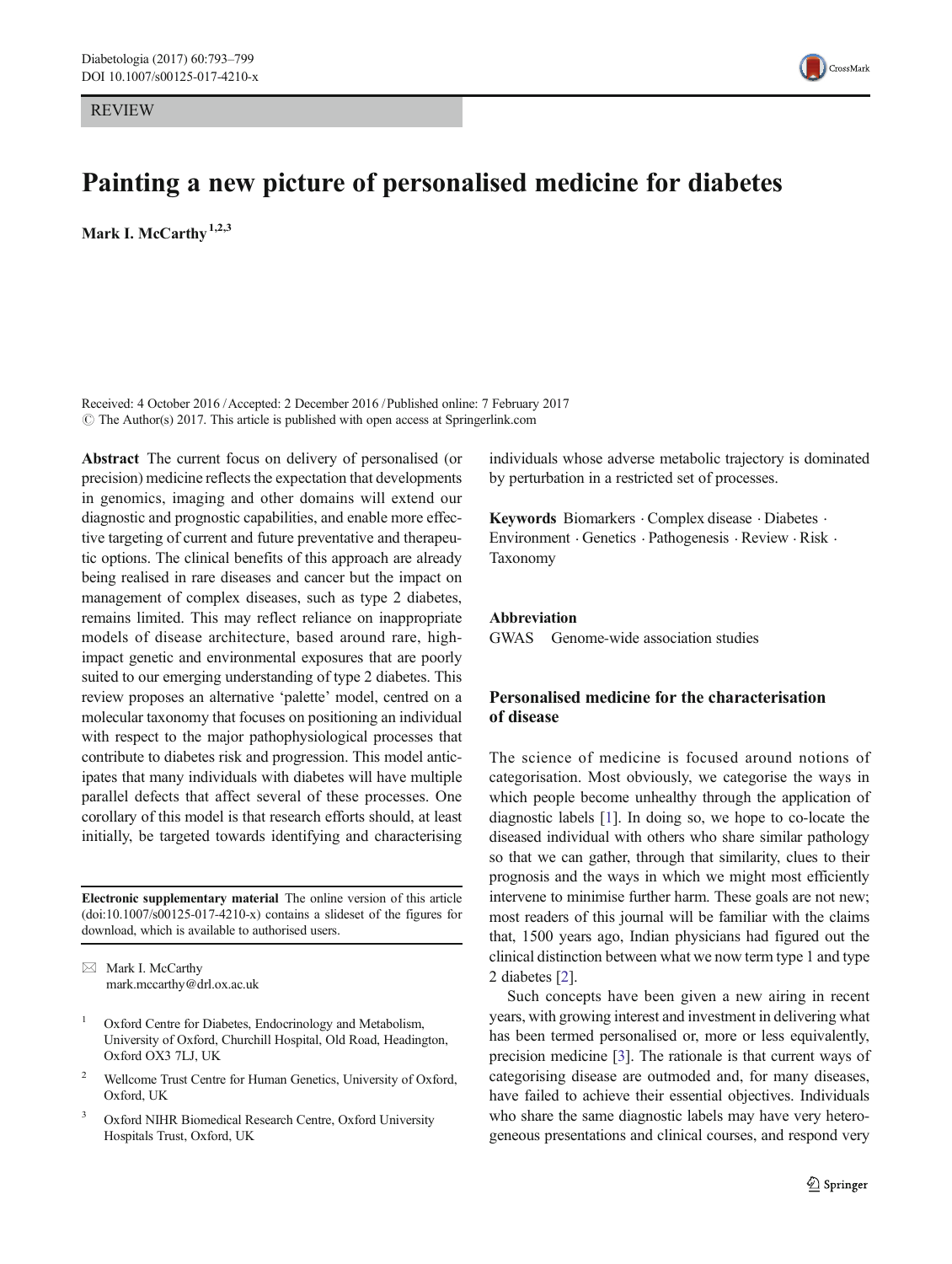<span id="page-1-0"></span>differently to the suite of available lifestyle or therapeutic interventions. The expectation driving personalised medicine is that a swath of transformative technologies that allow a far more detailed dissection of in vivo pathology than hitherto possible (including, but not limited to, DNA sequencing, functional imaging and a range of 'omic' measurements) will provide the basis for ever more exquisite refinement of disease subtype, and support effective optimisation of disease management to match individual pathology.

#### Promises and challenges in personalised medicine

There is increasing evidence to support this approach [[4](#page-6-0)]. In rare (monogenic) diseases, DNA sequencing has characterised many causal genes, defined novel syndromes, highlighted new treatments and curtailed the traumatic diagnostic odyssey of many families. In cancer, tumour sequencing represents an increasingly routine component of care and there have been notable successes (sadly, often only short-lived) in using this information to select bespoke medications. Elsewhere, testing of genetic variants that increase the risk of severe adverse drug events (e.g. Stevens–Johnson syndrome) offers a path to safer therapeutic choices.

We are clearly at the start of something that will transform many aspects of medicine. At the same time, for most diabetologists, the promise that genetics, genomics and imaging will usher in a step change in our ability to deliver personalised medicine may seem distant and irrelevant. Indeed, the translational impact of these technologies on many of the complex, multifactorial conditions that, like type 2 diabetes, afflict individuals in later life remains minimal.

It is worth starting to understand why this might be by noting what it is that distinguishes rare disease, pharmacogenetics and cancer (the initial foci of personalised medicine success) from a disease like type 2 diabetes. In the case of rare diseases and pharmacogenetics, the causal event (a mutation or a drug) is uncommon, precise and has high phenotypic impact, typically resulting in an extreme phenotype that is qualitatively distinct and easy to recognise. Successful examples of personalised medicine in cancer often rest on the direct detection of penetrant somatic mutations in the diseased tissue. In contrast, type 2 diabetes features multiple, common, low-impact risk variants, pervasive environmental exposures and a phenotype that very clearly lies on a quantitative spectrum of metabolic disturbance. Furthermore, diseased tissue is rarely accessible [[5,](#page-6-0) [6\]](#page-6-0).

## The prevailing diagnostic model for diabetes

How then should we envisage 'personalisation' of medicine for a complex, multifactorial disease like diabetes?

In this context, it is commonplace to hear comments such as'type 2 diabetes is highly heterogeneous' or 'type 2 diabetes is really a mixture of diseases'. The implication is that, at some future date, the disease that we currently describe as 'type 2 diabetes' will have been fragmented into a series of distinct diagnostic categories (we could call them type 2A, type 2B… type 2Z). This would be analogous to the subtypes of anaemia (Fe-deficient, vitamin  $B_{12}$ -deficient, thalassaemia etc.), which reflect distinct pathological processes.

It also evokes the molecular classification of monogenic diabetes. Where two decades ago we had categories defined on clinical grounds (such as MODY, and permanent and transient forms of neonatal diabetes mellitus), we now have a molecular taxonomy of distinct diseases, many of which are associated with precise prognostic and therapeutic consequences [\[7](#page-6-0)].

For the purposes of easy distinction from the alternative that I propose later, let us call this the 'pigeonhole' model, based on the notion that it will allow the clinician to locate each diabetic patient to their appropriate diagnostic cubbyhole: for example, 'You have type 2F diabetes; your diabetes is caused by a defect in  $x$  and the correct treatment is  $y'$  (see Table 1).

I have three principal objections to this perspective for a sustainable diagnostic taxonomy for diabetes. First, it is

Features Pigeonhole model Palette model Palette model Description Discrete diagnostic categories based on the individual clinical picture Blended phenotypic characterisation based on the contribution of component pathways to individual pathology Architecture Most consistent with rare, high-impact genetic and environmental exposures More consistent with multiple, parallel and common genetic and environmental risk factors Heterogeneity Assumes relative homogeneity within diagnostic groups Assumes heterogeneity arising from a multiplicity of contributing processes is the rule, not the exception Temporal Envisages fixed diagnostic labels Consistent with evolution of the clinical picture over time Primary/reactive Assumes the phenotype is dominated by primary impacts Recognises the impact of both primary and reactive processes Diagnostic focus Undue focus on assigning individuals who span diagnostic boundaries to the 'correct' diagnosis Highlights focus on individuals ('archetypes') with less complex aetiologies

Table 1 Distinctive features of the 'pigeonhole' and 'palette' models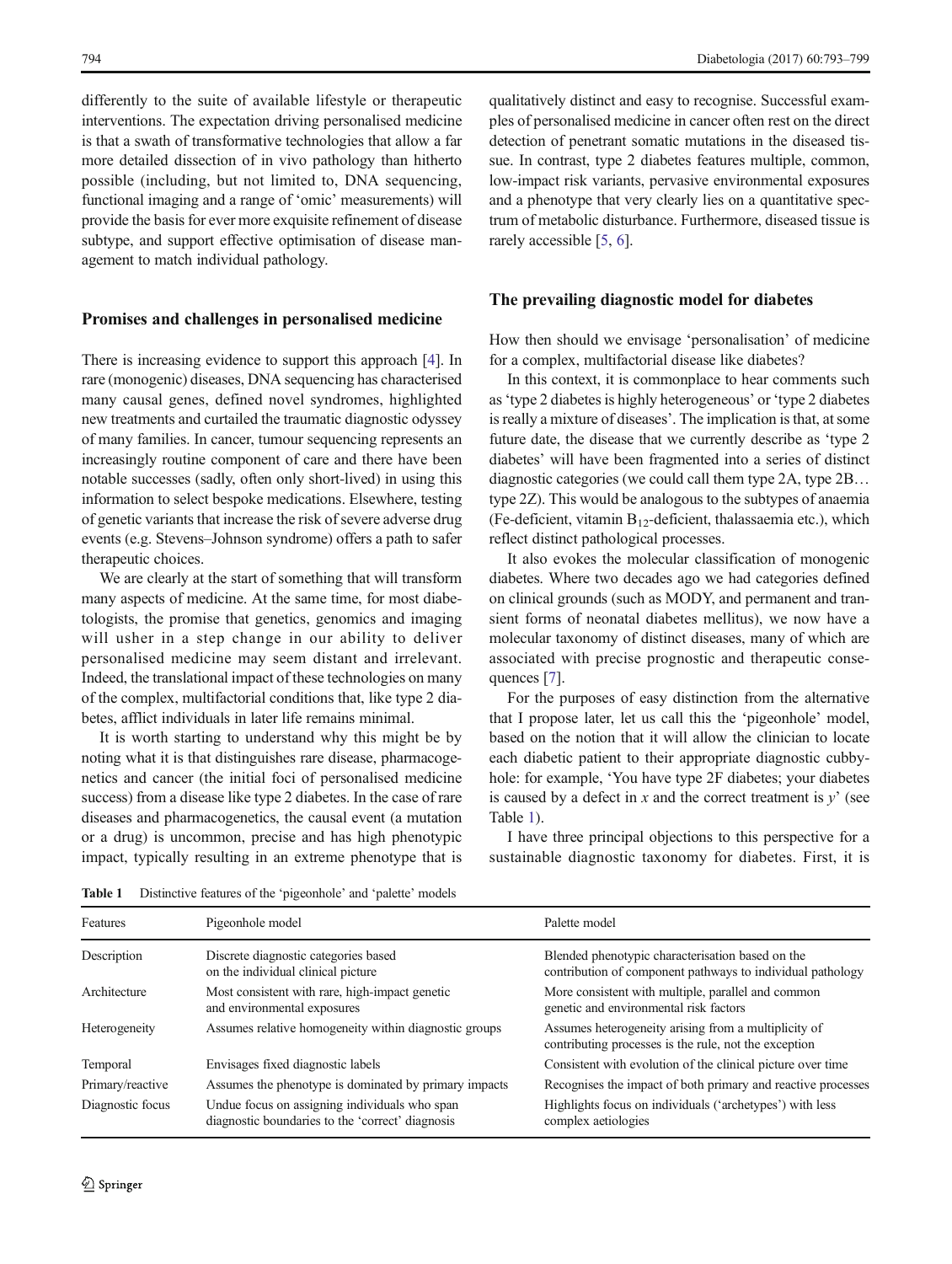increasingly clear that individual predisposition to diabetes is influenced by multiple independent genetic and non-genetic factors. As we, and others, have shown, the bulk of the genetic predisposition for type 2 diabetes resides in a large number (several thousands) of mostly common genetic variants [[5\]](#page-6-0). Each of us carries a 'barcode' of risk and protective alleles across these variants that is individually unique, but, at the same time, in no way distinctive. And whilst we have a poor understanding of the specific environmental exposures that have the greatest influence on diabetes risk, the global surge in diabetes prevalence indicates that these are also likely to be pervasive [\[6](#page-6-0)]. Each of us ages within a miasma of common, shared and overlapping genetic and environmental factors that tune our individual risk of type 2 diabetes in ways that are very different from the rare, high-impact alleles that determine monogenic phenotypes.

Second, the pigeonhole model of diabetes simply does not work. Whilst type 1 and type 2 diabetes appear to reflect broadly different processes, distinguished largely by the contribution of islet autoimmunity to their pathogenesis, even here the distinction is far from absolute. A non-trivial proportion of the genetic variants shown to influence type 1 diabetes also influence type 2 risk, some of them in a coordinated direction (the same allele increases risk for both types of diabetes), others in opposite directions (the allele that increases type 1 diabetes risk reduces type 2 risk) [\[8](#page-6-0)]. Further, because the predispositions to develop islet autoimmunity and type 2 diabetes are both common, many individuals are at increased risk of both of these conditions. The genetic profiles of such individuals reveal a mix of type 1 and type 2 diabetes risk alleles, and the diabetes that they develop overlays evidence of autoimmunity on top of a type 2 phenotype [[9\]](#page-6-0). These individuals fit poorly into either parent category and have been granted their own diagnostic label (latent autoimmune diabetes of adulthood), albeit one with indistinct and poorlydefined boundaries [[10\]](#page-6-0).

To cite another example of diagnostic overlap, whilst there are clearly some families in which mutations of HNF1A (or other MODY genes) have a powerful impact on the presentation of diabetes (otherwise linkage analysis would never have succeeded in mapping the causal genes), the overall phenotypic impact of those variants is less extreme than has been generally assumed. Many of the alleles considered to be causal for MODYare also observed in individuals who, on clinical grounds, have what would otherwise be considered late-onset type 2 diabetes or, indeed, entirely normal glucose profiles into later life [\[11\]](#page-6-0). The boundaries between monogenic and common forms of diabetes are not as clear as we like to think [\[5](#page-6-0), [12\]](#page-6-0).

Third, whilst there is no doubt that the existing categories have clear value in picking out some of the key processes involved in diabetes pathogenesis and in defining appropriate therapy (no one argues with the use of replacement insulin in those whose beta cells have been destroyed), there comes a point at which the expectation that all patients can be assigned to one or other diagnostic category becomes self-defeating. A disproportionate amount of effort goes into dealing with the many individuals whose clinical and molecular picture resists such facile categorisation [\[13\]](#page-6-0).

The problem lies in taking a model that works well for rare monogenic diseases (and, to some extent, for cancer), where the categories reflect distinct and discrete pathologies, and trying to apply it to common complex diseases that are, in terms of their diagnostic architecture, very different. Others have reached similar conclusions. For example, a decade ago, in this journal, E. Gale railed with customary philosophical panache against the reification of type 1 and type 2 diabetes as distinct diagnostic entities [\[14\]](#page-6-0). More recently, Schwartz and colleagues detailed their concerns regarding the 'conflicting and confounding definitions' of existing diabetes categories [\[13](#page-6-0)].

#### An alternative diagnostic model for diabetes

My proposition is that we should consider a different model for diabetes, one more clearly based around a molecular or pathophysiological taxonomy of diabetes; I call this the 'palette' model. The analogy here is with the painter who mixes a series of primary (and other) base colours to achieve an unlimited spectrum of hues and saturations (see Fig. [1](#page-3-0) and Table [1](#page-1-0)).

In this model, the 'base colours' are the set of pathophysiological traits and processes ('component pathways') that contribute directly to the development of diabetes. It is simple to fashion a list of potential component pathways based on current knowledge; it would feature processes such as islet development, senescence and replacement (leading to variation in islet and beta cell number), islet function, islet autoimmunity, incretin activity, obesity, fat distribution and insulin resistance. This list is not meant to be exhaustive nor definitive; mapping the ontology and relationship of these processes is one of the challenges to be addressed.

For every one of these processes, each of us is positioned somewhere on a spectrum of phenotypic variation that feeds into our individual risk of type 2 diabetes. Much of the variation in each spectrum sits within what we would naturally consider the physiological range for that trait, in that measures in that range are perfectly compatible with entirely normal glucose tolerance. The position of an individual with respect to each process (by analogy, the depth of saturation for the particular hue that denotes that component) will be determined by the sum total of the relevant genetic variation that person has inherited and the personal history of the non-genetic exposures that influence that particular trait.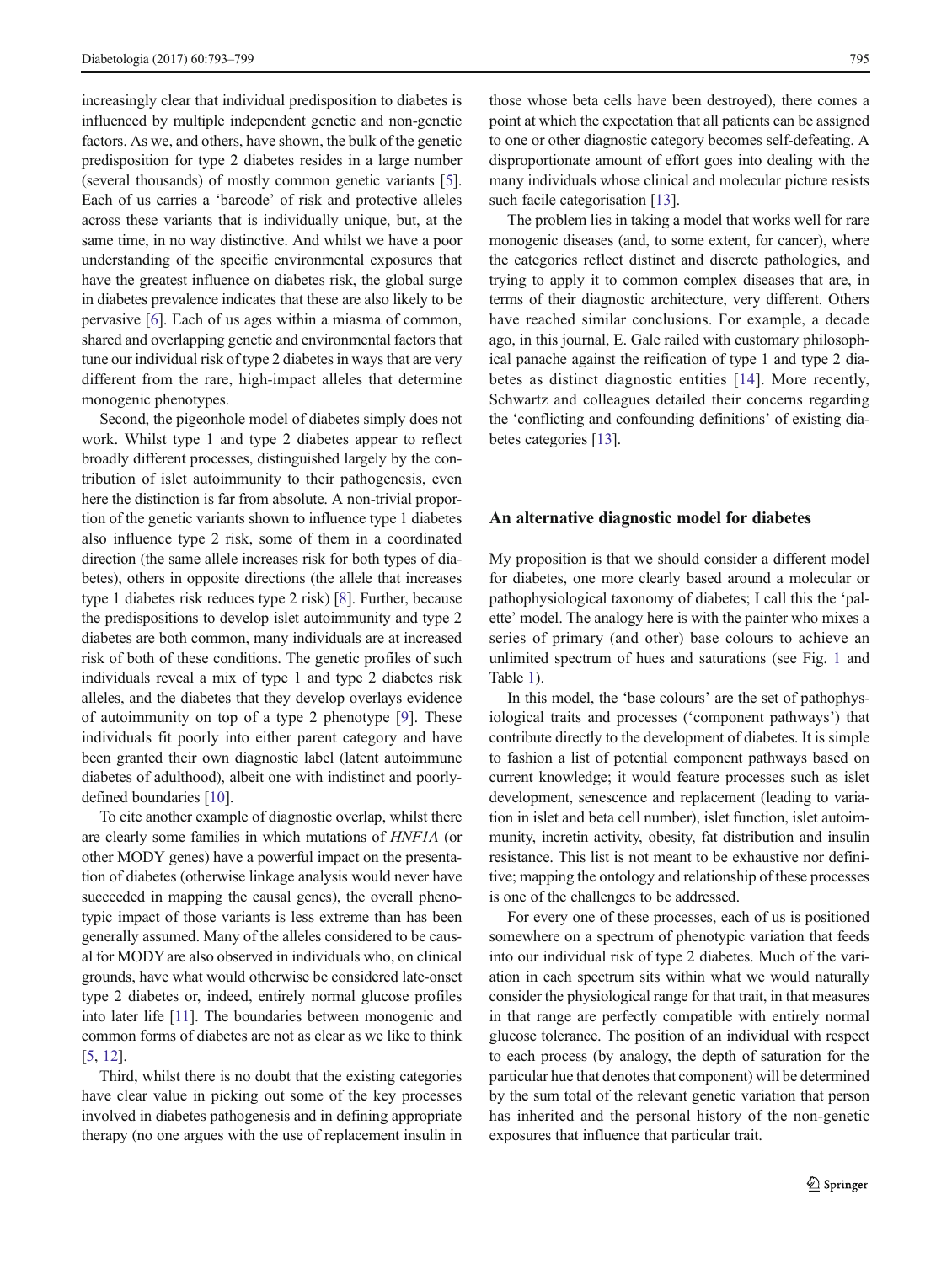<span id="page-3-0"></span>

Fig. 1 The 'palette' model of type 2 diabetes. The concepts are illustrated using a model of six diabetes component pathways ('base colours') and four individuals, three of whom have diabetes. The grids display the range of trait variation for each of these component pathways and the position of each individual on each of those spectra. The pathophysiology of individual 'a' is dominated by a single process (shown in red), that of individuals 'b' and 'c' reflects contributions from multiple processes (resulting in an aggregated brown or grey colour, respectively). Individual 'd' does not have diabetes but shows type 2 diabetes-associated risk in the blue process. To the right, data from a larger cohort have been used to position individuals in a multidimensional space (reduced to

In turn, the overall position each of us occupies with respect to metabolic health and diabetes status represents, at any given point in time, a synthesis across all those individual traits. This is designated in Fig. 1 by a colour that reflects the mixture of the component-specific hues and saturations. If the integrated total of the trait values across multiple processes is sufficient to propel an individual to progress towards diabetes, the settings for many of these processes will be further adjusted by reactive responses to advancing hyperglycaemia (for example, further reductions in insulin secretion as a result of glucotoxicity).

# Why might the palette model be a more faithful way of mapping the pathogenesis of diabetes?

First, the palette model is clearly consistent with the current understanding of type 2 diabetes as a multisystem disease with evident abnormalities in the pancreas, fat, muscle, liver and, most likely, the brain.

two dimensions here for illustrative purposes) with respect to the status of each of the component pathways (with hue denoting the mixture of type 2 diabetes-associated contributions and saturation broadly reflecting diabetic status). Some individuals, such as individual 'a', lie at the extremes and represent 'archetypes' for particular component pathways, whereas individuals 'b' and 'c' lie more centrally, reflecting a more complex pathophysiology. Individual 'd' is currently not diabetic but the red dotted line describes their past and future path through this multidimensional space, up to and beyond the point at which diabetes is diagnosed. To convert values for  $HbA_{1c}$  in % into mmol/mol, subtract 2.15 and multiply by 10.929

Second, this approach is supported by the emerging genetic data. Amongst the >150 common variant signals for diabetes (all types) identified in genome-wide association studies (GWAS), there are examples of loci that influence each of the following processes: HLA loci for autoimmunity, HNF1A and WFS1 for islet development, CDKN2A for islet senescence, KLF14 and PPARG for adipogenesis, FTO for obesity, KCNJ11 for islet function and so on [\[15](#page-6-0), [16](#page-6-0)]. Carriers of risk alleles for each of these association signals are shifted a little rightwards in the respective trait spectrum, towards higher saturation (see Fig. 1). However, irrespective of the process directly involved, the consequence is only a subtle increase in diabetes risk. With better regulatory maps for key diabetes-relevant tissues, it is now possible to tie these genetic variants to tissuespecific effects on component pathways, not only on the basis of their impact on whole-body physiology [\[16](#page-6-0)], but also through their relationships with tissue-specific patterns of genome regulation and gene transcription [\[17\]](#page-6-0). For example, the type 2 diabetes GWAS-identified variant near KLF14 is now known to exert its effects exclusively via the regulation of gene transcription in adipose tissue [[18](#page-6-0)].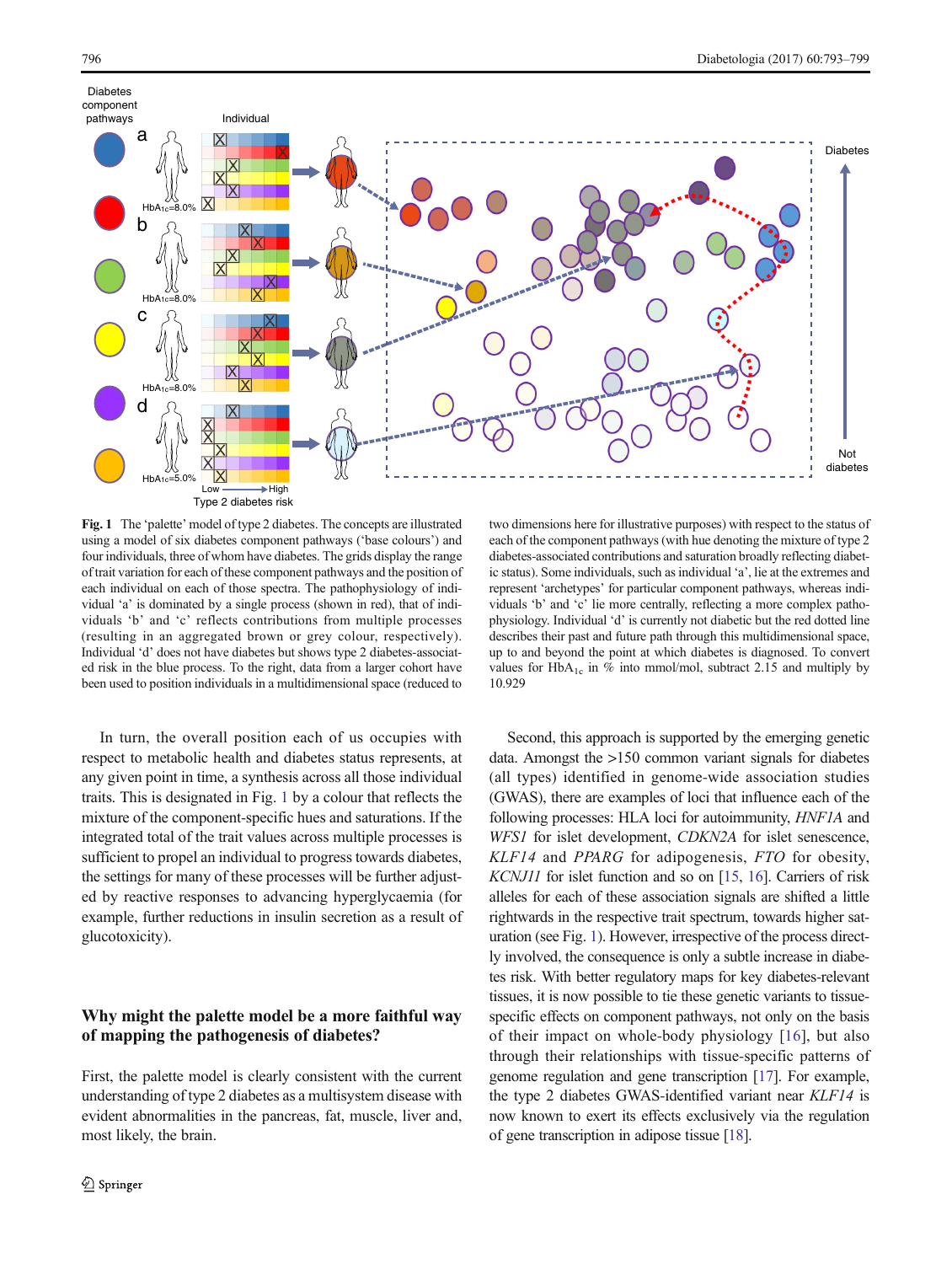Third, this view of diabetes pathogenesis is consistent with the growing portfolio of available therapies. We have agents and interventions that can prevent or ameliorate diabetes through, for example, beneficial effects on islet function (e.g. sulfonylureas), obesity (weight loss), insulin resistance (e.g. exercise), fuel partitioning (e.g. thiazolidinediones) and microbiome content (metformin, possibly). Just as diabetes risk alleles influence metabolic phenotype through pushing individual positions on particular component spectra to the right, these interventions drive them to the left, towards a reduction in diabetes risk (see Fig. [1\)](#page-3-0). The fact that most patients with diabetes respond to most treatments (admittedly to different degrees) irrespective of the specific processes through which they act fits the notion that diabetes represents the aggregate effect of multiple parallel contributions to disease. It should be noted, however, that type 1 diabetes is a special case in this regard: the absolute and permanent loss of insulin secretion clearly 'breaks' the system and limits the potential for beneficial interventions in other components to compensate and return the patient towards metabolic health.

As a framework for the taxonomy of diabetes, this model has greater compatibility with clinical observation and, in particular, the graded heterogeneity of the diabetic phenotype. It imagines individuals (both those with and without diabetes) positioned within a multidimensional space (reduced to two dimensions in Fig. [1](#page-3-0), for illustrative purposes), the axes of which reflect the various processes that contribute to diabetes pathogenesis. For most people with diabetes (such as individual 'c' in Fig. [1](#page-3-0)), diabetes is not the consequence of marked failure in any one process; instead it results from the aggregate impact of several contributions to risk, any one of which may be entirely unremarkable in isolation. We could imagine that individual 'c' has a genetic risk profile and a history of life-course exposures that means they are overweight with a somewhat adverse distribution of excess fat. In conjunction with a modest reduction in insulin secretory reserve, reflecting a below-average complement of slightly underperforming beta cells, this configuration of metabolic characteristics suffices to drive that person towards diabetes. In the palette analogy, such an individual would end up a nondescript shade of taupe (between grey and brown), reflecting the concomitant contribution from multiple pathogenetic processes.

In contrast, there will be some individuals with diabetes for whom one of the component pathways has played a predominant role in the development of disease. Most obviously, this applies to those with monogenic disease (MODY, neonatal diabetes, lipodystrophies). But even in those families in which high-impact 'causal' alleles may be segregating, individual phenotypes will remain subject to the usual population variation in diabetes-related genetic risk and environmental exposures, introducing opportunities for phenotypic heterogeneity. Nevertheless, we would still expect such individuals, by virtue of their high-impact alleles, to cluster near the edges and corners of the multidimensional space. This would also be true for those with type 1 diabetes (especially early-onset type 1 diabetes), in whom there is a dominant contribution of islet autoimmunity. Other individuals with 'asymmetric' patterns of exposure across diabetes component pathways may also gravitate to the corners and edges of this space, such as those with extreme obesity perhaps, or those with 'lean type 2 diabetes' (in whom beta cell insufficiency is likely to be particularly influential). In the palette analogy, such individuals would be represented by a 'purer' hue (for example, individual 'a' in Fig.  $1$ ).

This model, which is based around a pathophysiological taxonomy, lends itself to the generation of a diagnostic classification system that, for the subset of individuals who map to the edges and corners, is superficially compatible with the pigeonhole model. At the same time however, through explicit recognition that for most people with diabetes multiple parallel processes (both primary and secondary) have contributed to disease development, the palette model makes it clear that aetiological complexity is not compatible with simplistic diagnostic categorisation.

A model based on a pathophysiological or molecular taxonomy, rather than rigid diagnostic classification, also has the advantage of more easily encompassing a dynamic, lifecourse view of disease evolution. Using this approach, one should be able to plot an individual's path through multidimensional space as they transition from health to diabetes (or not). In early life, that individual's location in multidimensional 'metabolic' space would be dominated by the impact of their genetic profile and early life environment on the function of the various diabetes component processes. As the individual matures and ages, diverse environmental exposures (related to employment, medication or other external circumstances) may increasingly leave their mark. If the net effect of these is to nudge the individual away from a position of compensated homeostasis, they will start to track along a path that leads towards others with diabetes, along the way adding reactive effects to the phenotypic mix that are secondary to disease progression (e.g. islet glucotoxicity) or interventions (e.g. addition of statins).

## Charting future progress

How does this model advance our progress towards personalised medicine? One take-home message is that we may be better off concentrating research efforts, at least initially, on those groups of individuals who lie in the edges and corners of metabolic space. Those individuals may more often represent 'archetypes': sets of individuals for whom their diabetes (or diabetes predisposition) is a more consistent, simple and homogeneous reflection of perturbations in a limited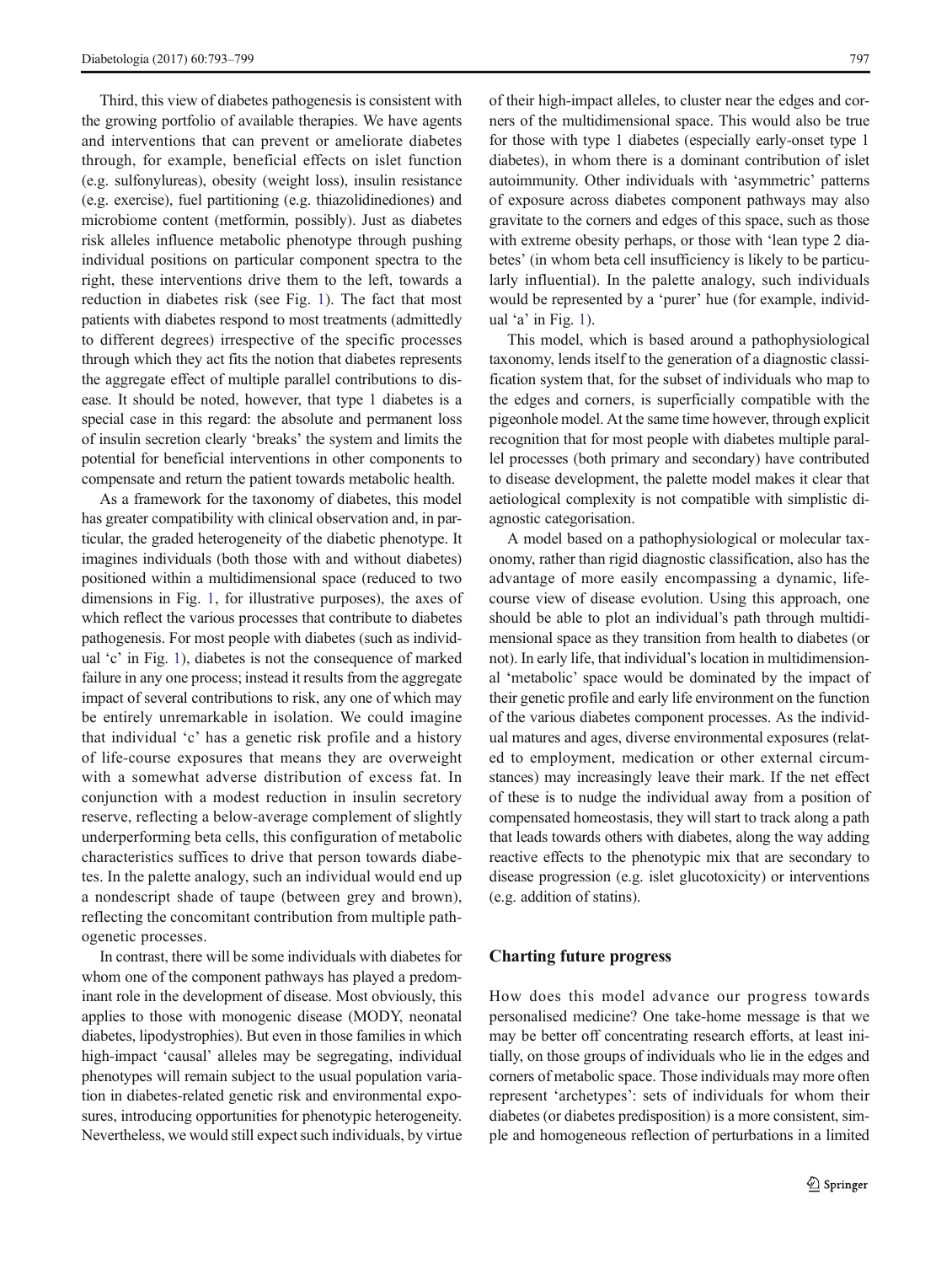number of pathophysiological processes. They are likely to represent only a small minority of those with diabetes but access to ever larger biobanks (e.g. UK Biobank) and healthcare data (via electronic medical records) makes it possible to start to define such subgroups using combinations of clinical, anthropometric, biochemical, genetic and immunological measures. By necessity, initial efforts will focus on measures that are already available. However, a growing number of relevant variables are widely captured including BMI, waist:hip ratio, genetic risk profiles, islet antibody status, levels of C-peptide and C-reactive protein and measures of liver function [[19,](#page-6-0) [20\]](#page-6-0). Recent attempts to extend our understanding of the pathogenesis of diabetes by embracing novel data types, such as those regarding gut microbiome content and complex health record data [\[21,](#page-6-0) [22\]](#page-6-0), serve to illustrate both the opportunities and the challenges of these efforts as the range of data sources expands.

Mechanistic and translational studies that focus on the characterisation of archetypes are likely to be more tractable. For each of the component pathways, we should seek to deepen our understanding of the molecular and physiological machinery responsible for homeostatic control, and of the specific genetic and environmental factors that 'push' individuals towards diabetes. We should aim to identify biomarkers that serve as robust readouts for each of those processes. We already have some examples of these (e.g. islet antibodies, urinary C-peptide) but access to increasingly powerful 'omic' readouts (transcriptomics, proteomics, metabolomics) brings the promise of others [\[21](#page-6-0)]. We should aim to determine the extent to which the various pharmacological and behavioural interventions that are available influence diabetes progression and management in the different archetype groups. In doing so, we will determine the extent to which we can expect to optimise prevention and therapy on the basis of this improved diagnostic precision. Alternatively, we may find that many treatments work fairly well irrespective of individual pathology, since, to reverse the diabetic phenotype, it may be sufficient to shift enough of the contributing pathways in a beneficial direction.

Crucially, as our portfolio of process-specific biomarkers and/or interventions increases, we can begin to explore their joint performance in individuals with a more complex, 'multiprocess' disease. In other words, we can hope to move away from those in the edges and corners of multidimensional metabolic space and apply what we have learned to those individuals (likely the majority) who lie in the centre.

This vision of personalised medicine for diabetes envisages regular 'pan-omic' health checks, providing biomarker readouts that allow each of us to be positioned with respect to the range of diabetes component pathways and for our movements through multidimensional space to be tracked over time. Positions or trajectories that are known to presage future metabolic decompensation can be identified, and appropriate process-specific interventions instituted, guided by evidence that establishes the benefit of targeting reversal (or at least stabilisation) of the specific mechanisms driving disease progression in a given individual.

Only time (and much intensive research) will tell whether or not this vision can be realised. There is, of course, no guarantee that we will reach an easy resolution in terms of defining the specific component pathways that contribute to diabetes risk (or whether we will enter some recursive 'Russian-doll' world of ever more precise subdivision). Nor can we be sure that there will exist suitably sensitive and process-specific biomarkers, or targeted interventions for each of these. The routes by which individuals travel from health to disease are clearly varied and inherently complex; the hope is that a model that recognises and embraces this complexity will take us further than models that offer the illusion of diagnostic simplicity.

Acknowledgements MMcC is a Wellcome Trust Senior Investigator and a National Institute for Health Research (NIHR) Senior Investigator. The research was partly supported by the Oxford NIHR Biomedical Research Centre based at Oxford University Hospitals NHS Trust and University of Oxford. The views expressed are those of the author(s) and not necessarily those of the NHS, the NIHR or the Department of Health.

Funding The ideas expressed in this article were in part prompted by funding from the Wellcome Trust (090532, 098381, 106130), Medical Research Council (L020149; M004422), US National Institutes of Health (DK105535), UK National Institute for Health Research (Oxford NIHR Biomedical Research Centre) and the Innovative Medicines Initiative (DIRECT: grant agreement #115317; RHAPSODY: grant agreement #115881).

Duality of interests MMcC serves on advisory panels for Pfizer and NovoNordisk; has received honoraria from Pfizer, NovoNordisk and Eli Lilly; and has received research funding from Pfizer, Eli Lilly, NovoNordisk, Sanofi-Aventis, Boehringer Ingelheim, Astra Zeneca, Janssen, Takeda, Roche, Merck, Abbvie and Servier as part of precompetitive research initiatives supported by the Innovative Medicines Initiative and the Accelerating Medicines Partnership.

Contribution statement MMcC was the sole contributor to this paper.

Open Access This article is distributed under the terms of the Creative Commons Attribution 4.0 International License (http:// creativecommons.org/licenses/by/4.0/), which permits unrestricted use, distribution, and reproduction in any medium, provided you give appropriate credit to the original author(s) and the source, provide a link to the Creative Commons license, and indicate if changes were made.